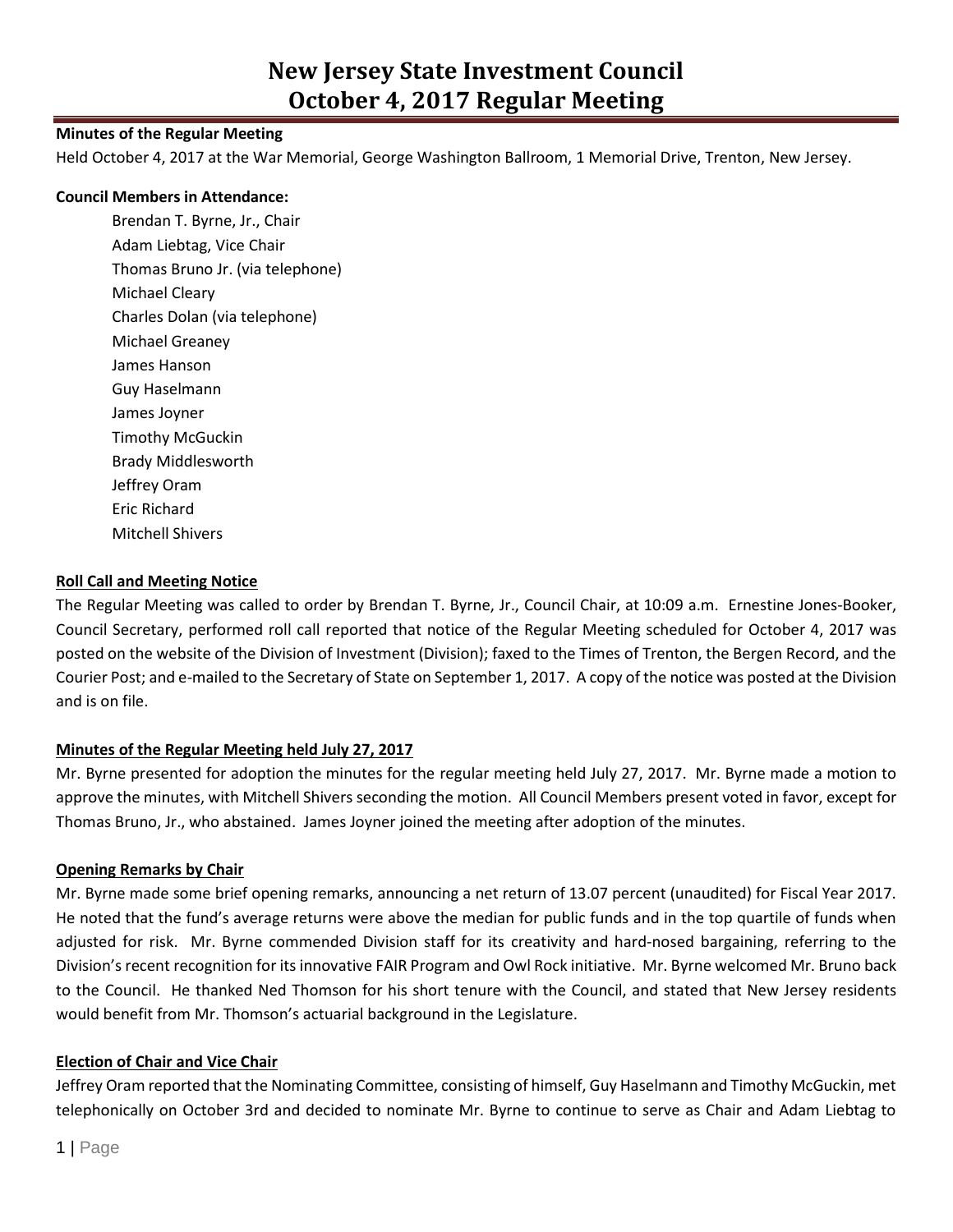continue to serve as Vice Chair of the Council. Mr. Bruno made a motion to close nominations that was seconded by Mr. Shivers. All members of the Council present voted in favor of the motion. Mr. Byrne was elected as Chair by all members of the Council present, with the exception of Eric Richard, who abstained. Mr. Liebtag was elected as Vice Chair by all members of the Council present.

## **Appointments of Members to Council Committees**

Mr. Byrne reappointed himself, Mr. Liebtag, Mr. Haselmann, Mr. McGuckin, Mr. Oram and Mr. Shivers to the Executive and Investment Policy Committees; and he reappointed Michael Cleary, Charles Dolan, Michael Greaney, James Hanson and Mr. McGuckin to the Audit Committee.

## **2018 Proposed State Investment Council Meeting Dates**

Mr. Byrne presented a tentative meeting schedule for 2018. Director Chris McDonough noted that the meetings were being scheduled on Thursdays instead of Wednesdays in order to provide staff with more time to prepare meeting materials.

## **Director's Report and Update Presentations**

Mr. McDonough presented the Director's Report, providing an update on the performance of the portfolio as a whole and the performance of specific asset classes. He compared the Pension Fund's performance, including its long term performance per unit of risk, to that of other large pension funds. Mr. Byrne asked how the Division characterizes global diversified credit in relation to other asset classes. Mr. McDonough explained that the global diversified credit asset class is similar to the high yield bond asset class, but with less liquidity. He stated the global diversified credit investments have outperformed the high yield market historically.

Brian Arena of the Division presented an overview of the domestic equity portfolio for Fiscal Year 2017. Mr. Byrne and Mr. Haselmann congratulated Mr. Arena's team for its strong performance over a long period of time. Mr. Byrne asked how proposed changes in tax law will affect companies in the S&P index (large cap) versus the Russell index (small cap). Mr. Arena responded that generally tax changes benefit smaller companies, especially if they encourage acquisitions, but certain proposed changes (e.g., changes encouraging the repatriation of cash) will benefit larger companies as well. Additionally, at the request of Mr. Byrne, Mr. Arena provided an estimate of about 1.04% beta of the domestic portfolio.

Melanie Lomas of the Division presented an overview of the international equity portfolio for the past fiscal year. Mr. Haselmann inquired whether the Division hedges all of its currency risk, to which Ms. Lomas answered that at times the Division will hedge currencies, however, currently the Division did not have currency hedges in place due to the uncertainty of currency movements, particularly as there are questions pertaining to the sustainability of the US dollar's recent strength. Mr. Haselmann emphasized the importance of weighing currency risk going forward. In response to an inquiry from Mr. Shivers, Ms. Lomas reported a positive net impact on the portfolio from currency hedging in Fiscal Year 2017. At Mr. Oram's request, Ms. Lomas described the risk profile of the emerging market portfolio relative to the benchmark.

Tim Patton, Kevin McGrath and Michael Pascucci of the Division discussed the fixed income portfolio. Mr. Haselmann lauded the team's ability to generate consistent returns in a difficult environment. Mr. McGrath responded to an inquiry from Mr. Hanson describing the allocation among different rating categories. Mr. Byrne inquired about liquidity in the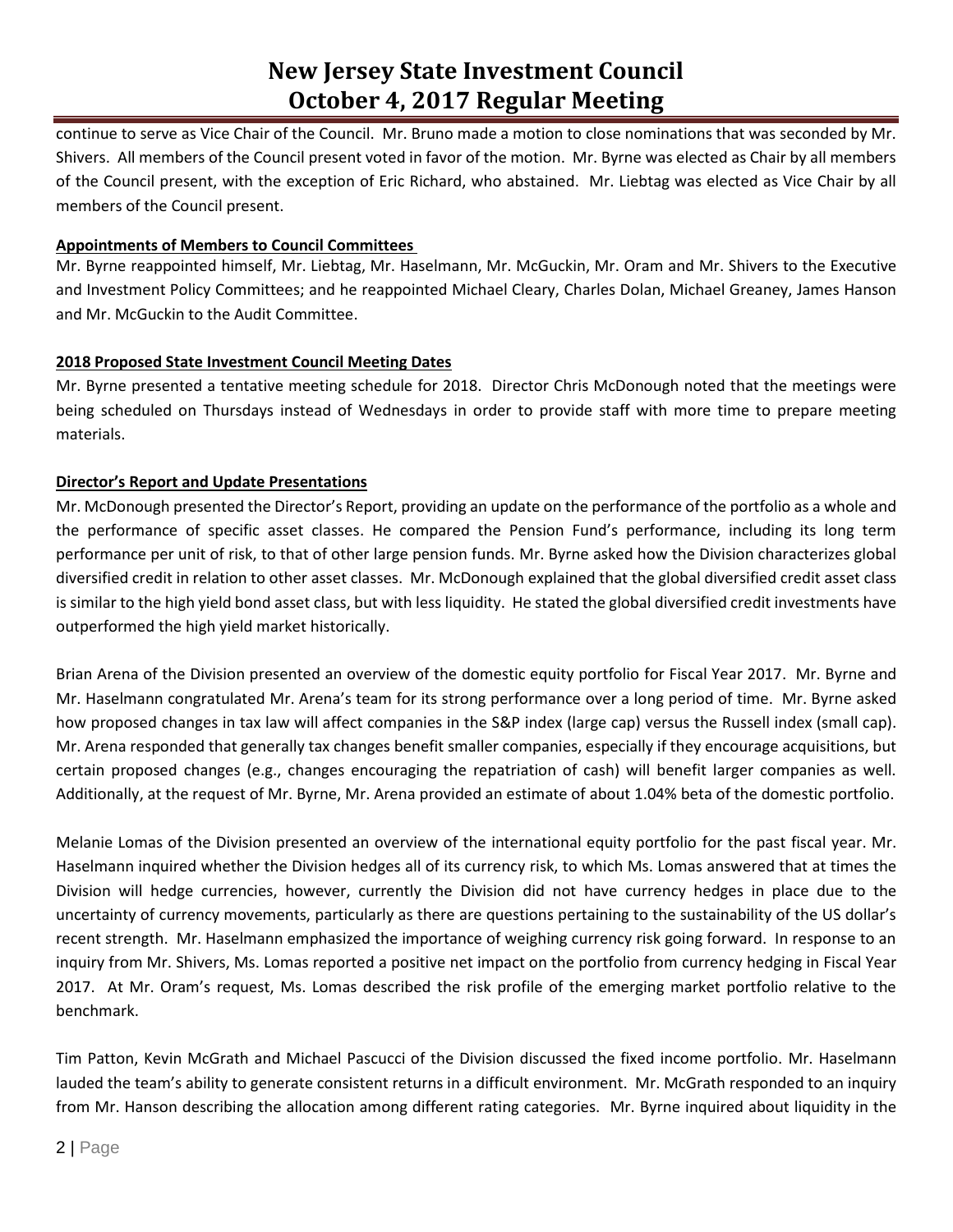high yield market, to which Mr. McGrath responded that liquidity varies depending on the investment, but noting that even the most liquid investments are difficult to sell during times of stress. Mr. Shivers asked about the effect of illiquidity on the accuracy of valuations, to which Mr. McGrath described the various mechanisms used by the market to assess value. Finally, in response to a comment from Mr. Byrne, Mr. McGrath described the turnover within the below investment grade space.

Deputy Director Corey Amon provided a public markets outlook, and Mr. McDonough provided an update on capital market performance, portfolio performance and asset allocation for the current fiscal year. Mr. Haselmann disagreed with the Division's optimistic outlook, citing to the high ratio of equity market capitalization relative to GDP and various global socioeconomic risk scenarios, and expressed his concern that financial market valuations has skewed the assessment of the risk/reward profile of various asset classes. Mr. Byrne noted the strong disagreements in outlook among various experts, and stated that diversification of the portfolio is intended to manage the risk of mistiming changes in the markets.

Mr. McDonough updated the Council regarding the receipt of proceeds from the lottery enterprise and the State's quarterly pension contribution. Mr. McDonough also notified the Council of modifications to Fairview Capstone Partners, L.P., Fairview Capstone Partners II, L.P., and Dyal III NJ Investors LP.

## **State of New Jersey Cash Management Fund**

Linda Brooks of the Division presented an overview of the State of New Jersey Cash Management Fund (CMF), discussing the purpose of the Fund, its history, its permitted types of investments, and its recent performance. Mr. Byrne and Mr. Haselmann thanked Ms. Brooks for her efforts. In response to questions from Mr. Haselmann and Mr. Oram, Ms. Brooks stated that the CMF did not use margin and did not invest in repurchase agreements. Mr. Shivers asked if the CMF was able to transact directly with other funds administered by the Division, to which Ms. Brooks answered that it did so.

# **Real Assets Investment**

# *Stonepeak Infrastructure Fund III, L.P.*

Kevin Higgins of the Division, along with Matt Coyne of TorreyCove, presented an investment of up to \$125 million in Stonepeak Infrastructure Fund III L.P., a fund focusing on infrastructure assets in North America. Mr. Higgins described the fund's investment strategy and the background and experience of the investment team. He also described the returns of prior funds and the attractive terms of the investment. Mr. Hanson praised the fund's adherence to ESG principles, and inquired about the increase in fund size from prior funds. Mr. Higgins and Mr. Coyne responded that the increased fund size was intended to eliminate the need for third-party capital. At the request of Mr. Byrne, Mr. Higgins outlined the Division's process for selecting infrastructure funds. Mr. Byrne also asked about the fund's exit strategy for investments, to which Mr. Higgins and Mr. Coyne described the long-term nature of the fund's investments. Mr. Byrne reported that the IPC had discussed the investment and was satisfied that appropriate and adequate due diligence had been performed.

# **Private Equity Investment**

# *TPG Growth IV, L.P. and TPG Rise Fund, L.P.*

Mr. Pascucci, along with Michelle Davidson of TorreyCove, presented an investment of up to \$125 million in TPG Growth IV, L.P. and up to \$75 million in TPG Rise Fund, L.P., both of which are small and middle-market growth equity and buyout funds managed by TPG Growth. Mr. Pascucci and Ms. Davidson described the expertise and historical performance of the funds' investment team, the funds' investment strategy, and the terms of the investments. Mr. Byrne asked whether the